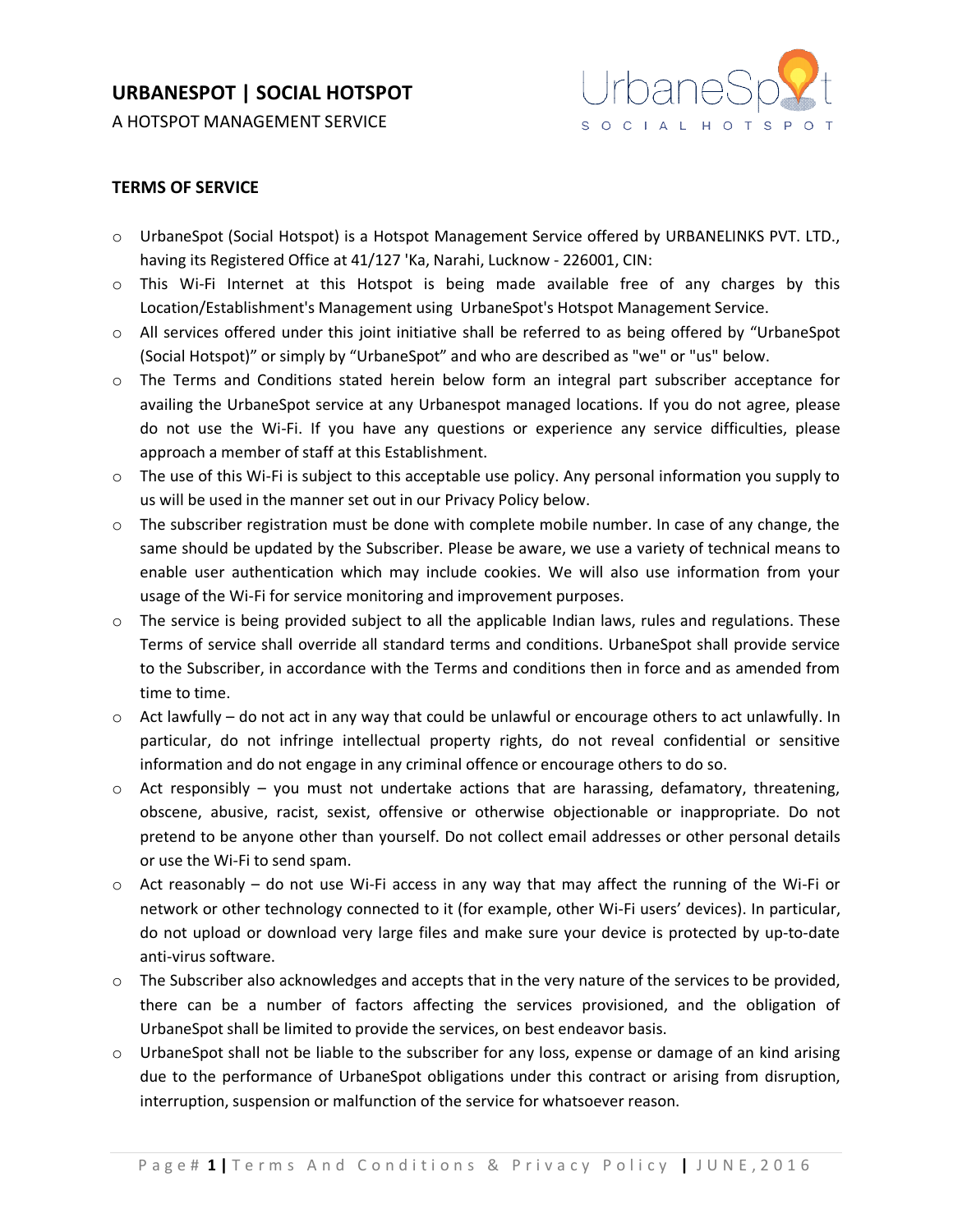A HOTSPOT MANAGEMENT SERVICE



- o UrbaneSpot will be responsible only for carrying data packets and is not responsible for its nature or content. The Subscriber guarantees that the service will be used for genuine purpose only and will not be used for any immoral or unlawful or social unacceptable purposes as stipulated form time to time by Government of India.
- o The subscriber hereby undertakes to fully defend, indemnify and hold UrbaneSpot, its employees, directors, officers agents, partners, affiliates, and their successors and assignees from and against any and all liabilities, damages, losses costs and expenses, including attorney's fees, caused by or arising out or claims based upon his/her use of UrbaneSpot Services, including any claim of libel, defamation, violation of rights or privacy , loss or service, loss of profit, loss of opportunity, loss of business, loss of revenue, wasted costs, indirect , incidental, special or consequential loss arising out of or in any way connected with the use of UrbaneSpot services and any other indirect or consequential loss howsoever arising.
- o UrbaneSpot may be required to disclose any information or particulars about the Subscriber to any authority, statutory or otherwise, including but not limited to any debt collecting agency, security, law enforcement agency, financial institution or bank and UrbaneSpot reserves the right to comply with, at its discretion.
- $\circ$  The subscriber acknowledges that the service is provided on "as is and available" basis. UrbaneSpot, its employees, agents suppliers vendors and distributors make no warranty or any kind, either expressed or implied unless explicitly granted to the Subscriber by way of service level agreements regarding the quality accuracy or validity of the data and/or information available on its systems or residing on or passing through its interconnecting networks or that the service will be uninterrupted or error free. UrbaneSpot expressly excludes any implied warranty of merchantability or fitness and any service guarantees granted to the Subscriber shall be limited for the cause and period of such agreement.

#### **PRIVACY POLICY**

UrbaneSpot manages multiple Hotspots in India. We are committed to safeguarding your privacy. Please read our Privacy Policy to understand how information about you will be treated and how you can tell us your preferences. If you have any questions, please email us at [service@urbanespot.com.](mailto:service@urbanespot.com.)

**DATA WE COLLECT**: "Personal data" is information about you from which we can identify you (either on its own, or by piecing it together with other information). The types of personal data we collect about you may include:

- Title, first name, middle name, last name, postcode, email address, telephone number, mobile number and date of birth.
- Information about your use of our Location/Business.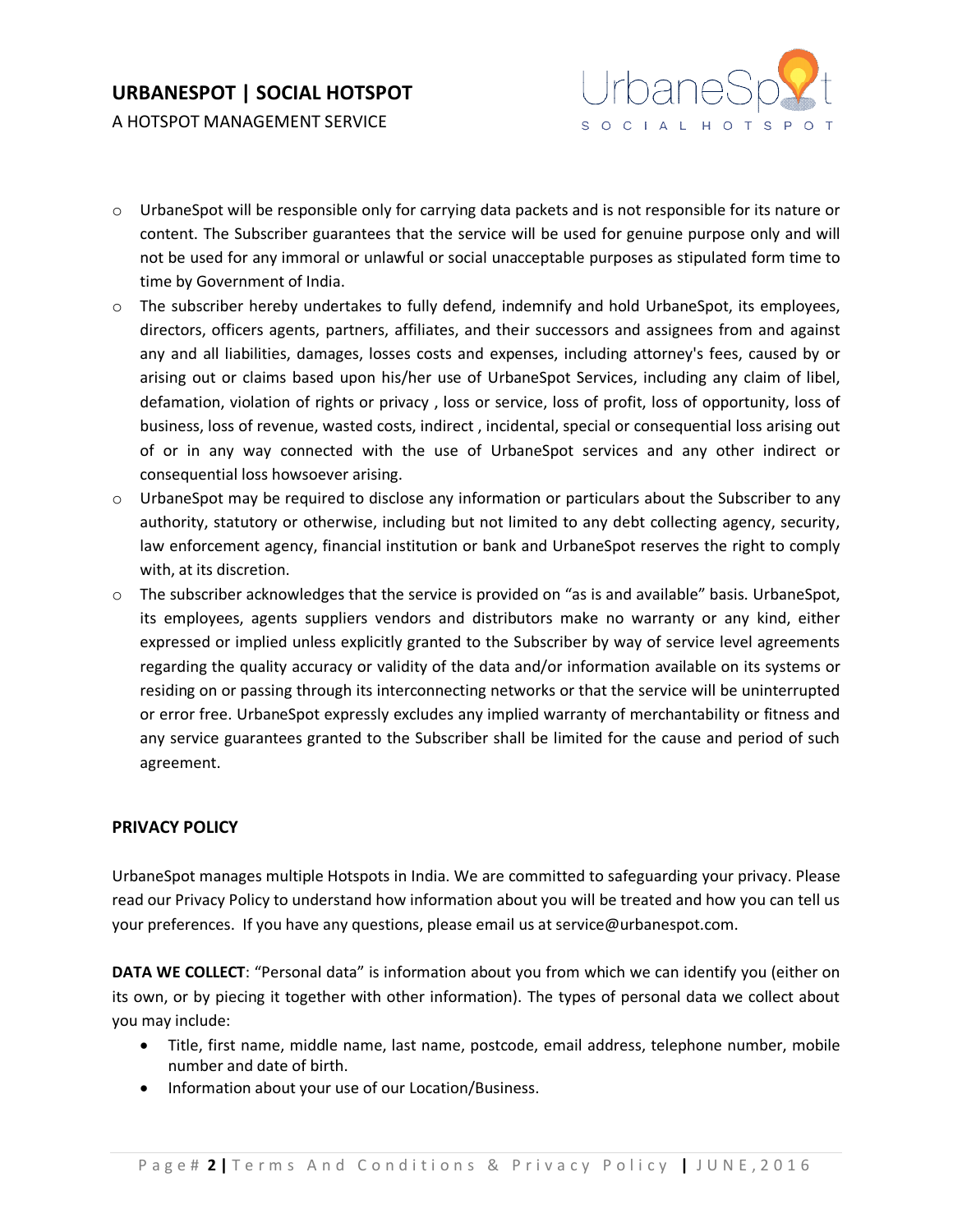

A HOTSPOT MANAGEMENT SERVICE

- Information about your use of our Wi-Fi hotspot management service; "UrbaneSpot". Some of this information may also be automatically collected, such as your Internet Protocol (IP) address, unique device identifier, browser type, browser language and access times. We may also automatically collect your location information (if you have consented to this on your device).
- Information about your preferences, including brands you like and ads you like, dislike, click on or share with others.
- Demographic information.
- Other information which you give us when dealing with us or interacting with us in any way, including via third parties.

Personal data does not include aggregate data where you cannot be identified (e.g. statistics about usage in general or in categories).

**COLLECTION METHOD**: We may collect personal data when you deal with us or interact with us, which could be via any one of the following methods:

- When you use UrbaneSpot.
- When you interact with us directly (e.g. telephoning, writing or emailing us, participating in promotions and competitions);
- When you interact with us via third parties (e.g. via social media platforms)

**USAGE OF THIS DATA**: In all circumstances the personal data we hold about you will be adequate, relevant and not excessive. We will use your personal data in line with your legal rights under the Information Technology Act, 2000 (ITA). We use you Data to:

- Provide you with information, products, services or experiences that you request from us.
- Provide reservation or booking services.
- Link or combine with other information we get from third parties to help understand your needs and provide you with better service.
- Inform you of products, services, experiences or promotions which we feel may be of interest to you where you have indicated that you wish to be contacted for such purposes by post, email, SMS, telephone, through UrbaneSpot or social media platforms, or other means of electronic communication (and where you have indicated that you are happy to be contacted).
- Ensure that content from UrbaneSpot is presented in the most effective manner for you and for your device.
- Interact with you on social media platforms.
- Request feedback from you.
- Respond to your emails, submissions, questions, comments, requests, complaints and provide customer service.
- Send you security alerts and support and administrative messages to facilitate your use of, and our administration and operation of, UrbaneSpot, including to notify you about important changes, to detect fraud.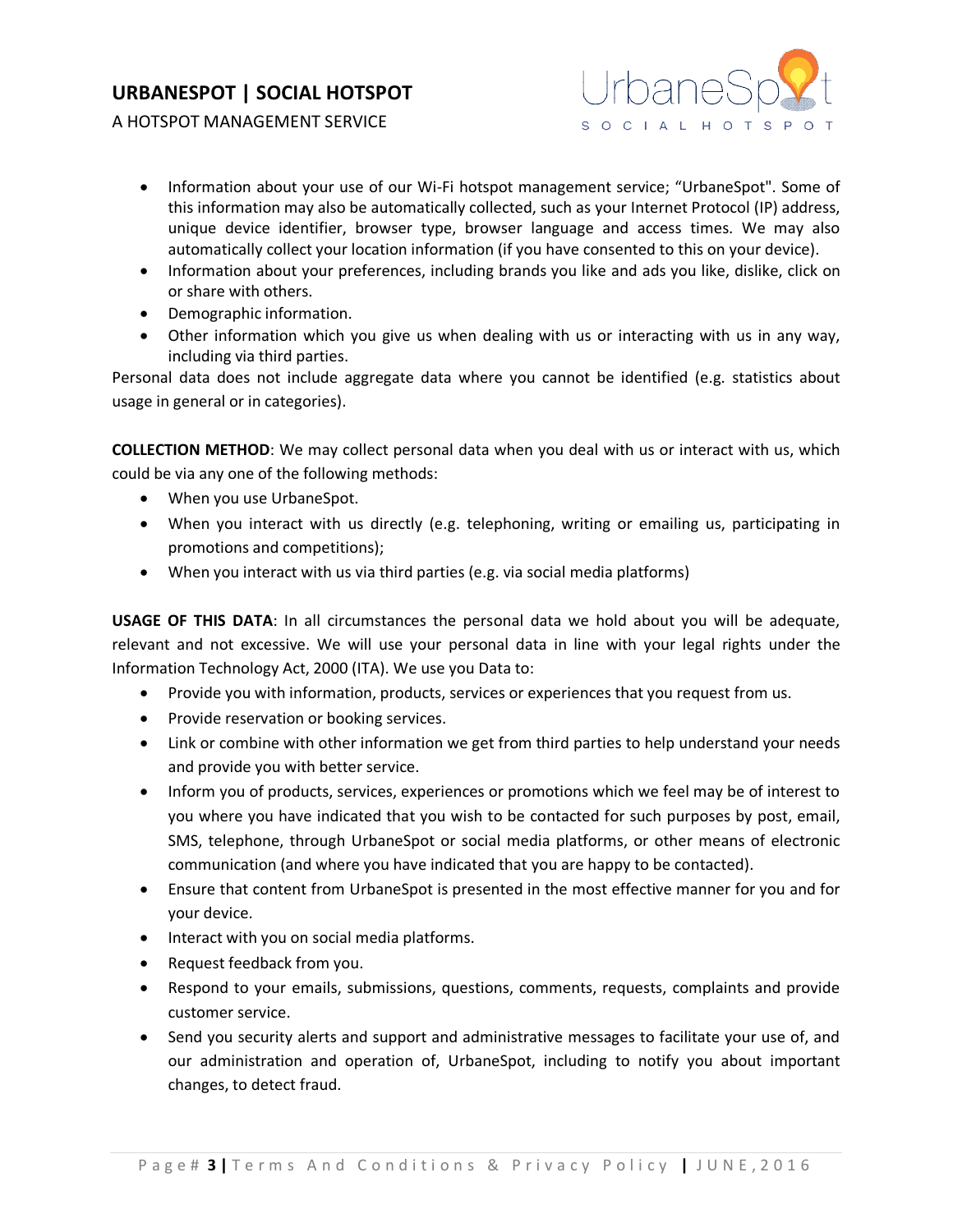A HOTSPOT MANAGEMENT SERVICE



The Internet is global, so your personal data may be transferred in transit outside of the Location Country. It may be necessary to transfer your personal data to other companies within our partner companies located in countries outside of this Location's Country some of which may not have similar protections in place regarding your personal data and its use as set out in this policy. However, we have taken the steps outlined below to try and protect the security of your personal data.

**KEEPING YOUR PERSONAL DATA SAFE:** Your personal data is held on a secure database. We have policies, rules and technical measures in place to protect the personal data that we have under our control from unauthorized access, improper use or disclosure, unauthorized modification, unlawful destruction or accidental loss.

All of our employees and data processors that have access to, and are associated with, the processing of your personal data are obliged to respect the confidentiality of your personal data.

We ensure that your personal data will not automatically be disclosed by us to government institutions or authorities. However, if required by law, or when we receive a request from regulatory bodies or law enforcement organizations, we may disclose your information. Please be aware that communications over the Internet are not secure unless they have been encrypted. We cannot accept responsibility for any unauthorized access or loss of personal data that is beyond our control.

**HOW WE DISCLOSE YOUR PERSONAL DATA:** We may disclose your personal data to our staff, our affiliates, our partner companies and their staff, purchasers or potential purchasers of our business or any part of this Establishment's affiliations, Government bodies and law enforcement agencies and in response to legal or regulatory requests and auditors or other advisers auditing, assisting with or advising on any aspect of our business.

We do not sell, trade, or otherwise transfer to outside parties your personally identifiable information. This does not include trusted third parties who assist us in operating our website, conducting our business, or servicing you, so long as those parties agree to keep this information confidential. We may also release your information when we believe release is appropriate to comply with the law, enforce our site policies, or protect ours or others rights, property, or safety. However, non-personally identifiable visitor information may be provided to other parties for marketing, advertising, or other uses.

Other than ensuring that we have complied with our own obligations under the Information Technology Act, 2000 (ITA), we are not responsible for the actions of suppliers and service providers or other third parties in the use they may make of your personal data.

**YOUR OWN SHARING OF YOUR PERSONAL DATA:** When you post in any profile, comments, forums and other interactive features of UrbaneSpot, or share personal data with individuals through the Sites or social media platforms, this personal data will be available to other users and in some cases may be publicly available outside of UrbaneSpot (e.g. on social media platforms).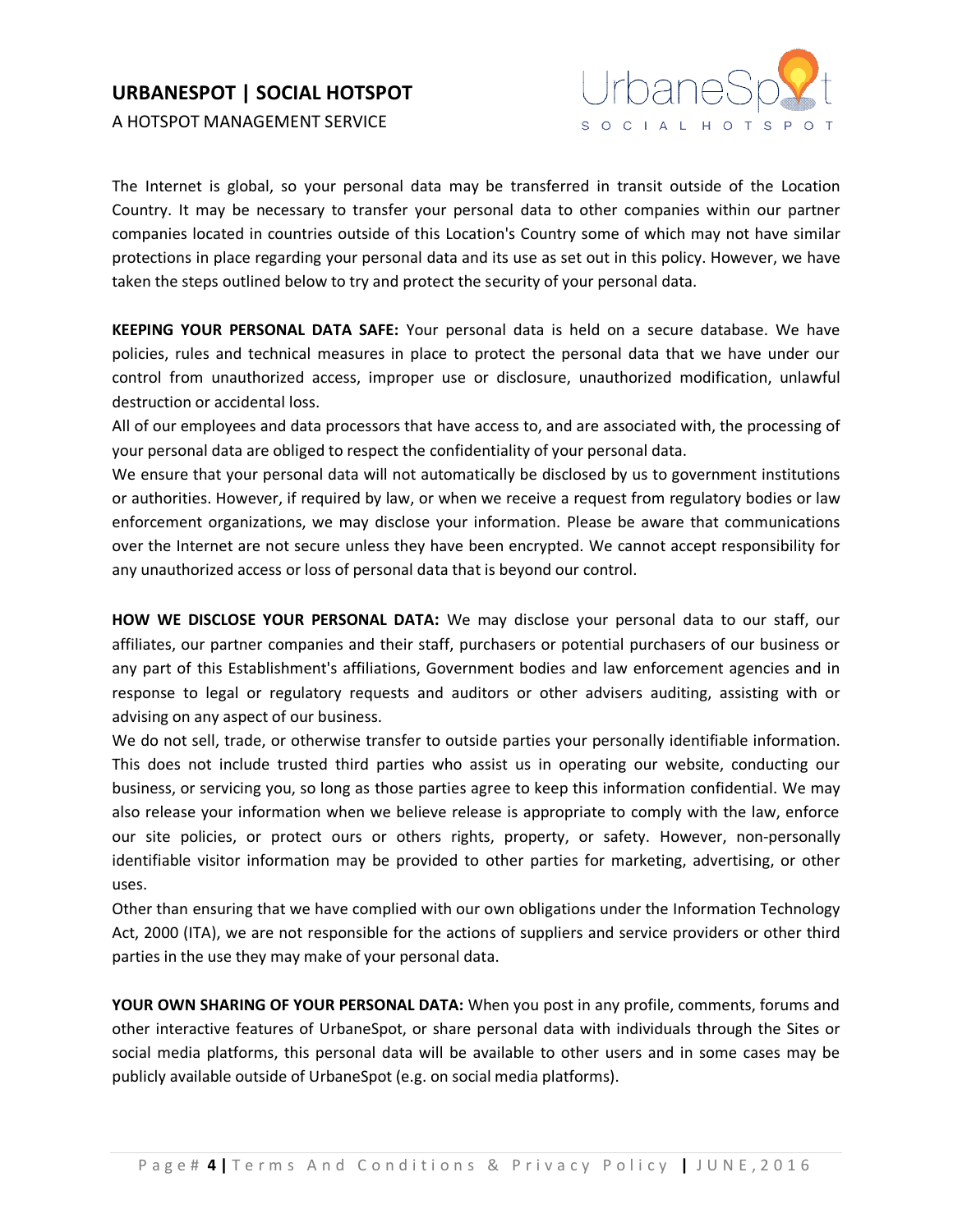



**OUR ACCESS TO YOUR PERSONAL DATA THROUGH SOCIAL MEDIA PLATFORMS:** If you interact with us on social media platforms, (for example, if you 'Like' our Facebook Page or post on our Facebook timeline, or if you follow us or mention us in a tweet on Twitter) we can interact with you via these platforms.

The personal data we have access to through social media platforms will depend on your personal settings on these platforms. We will have access to all public information on these platforms. We may also be able to access personal data that others share about you (because they control how that is shared, not you).

We may collect any data that is accessible to us or that you provide through social media platforms, including but not limited to your Facebook and/or Twitter profile picture, gender, and usernames. We

will interact with you through social media platforms in accordance with each platform's rules but we are not responsible for how the platform owners collect and handle your data. We are not responsible for what third parties post on our social media accounts.

**URBANESPOT USAGE:** If you use UrbaneSpot, we will collect personal data from you, in accordance with this privacy policy. If you delete Urbanespot session data from your browser history, we may still store your personal data.

**COOKIES:** A cookie may be used in the processing of your personal data. A cookie is a text file placed into the memory of your computer by our computers. A copy of this text file is sent by your computer whenever it communicates with UrbaneSpot. We use cookies to identify you. We may also collect the following information during your use of UrbaneSpot:

- The fully qualified domain name from which you accessed our Sites, or alternatively, your IP address.
- The date and time you accessed each page on UrbaneSpot.
- The URL of any webpage details from which you accessed UrbaneSpot (the referrer).
- The web browser that you are using and the pages you accessed.

**YOUR LEGAL RIGHTS WITH RESPECT TO YOUR PERSONAL DATA:** You can write to us at any time to obtain a copy of your personal data and to have any inaccuracies corrected. Where appropriate, you may have your personal data erased, rectified, amended or completed. Please email at [service@urbanespot.com.](mailto:service@urbanespot.com.)

When writing to us to obtain a copy of your personal data, please quote your name and address and provide brief details of the personal data of which you would like a copy of, or which you would like to be corrected, because this will help us locate your personal data. We will require proof of your identity before providing you with details of any of your personal data we may hold. We may charge a nominal amount to cover the administration costs involved in providing you with a copy of your personal data.